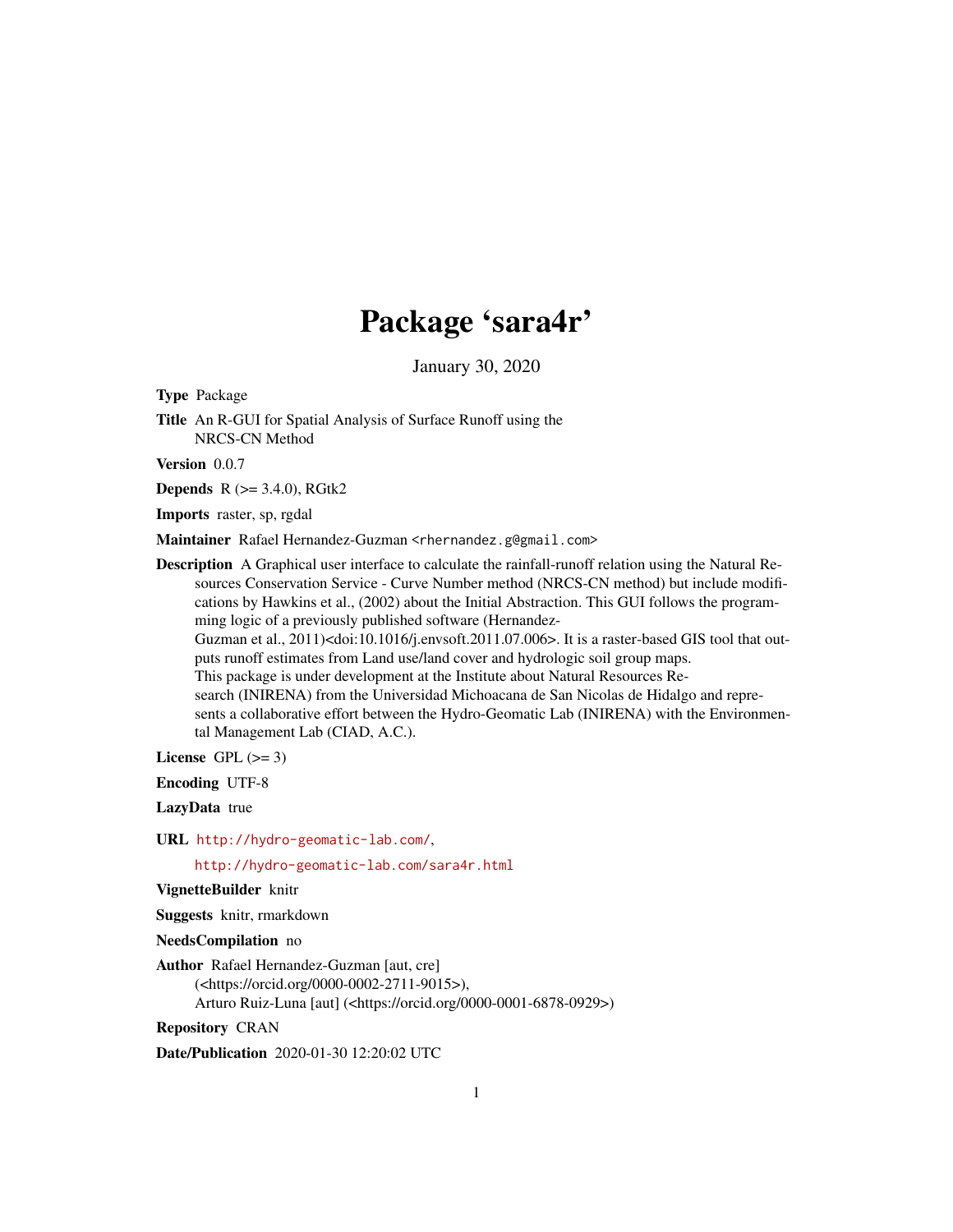## <span id="page-1-0"></span>R topics documented:

| sara4r |  |  |  |  |  |  |  |  |  |  |  |  |  |  |  |  |  |  |  |  |  |  |  |  |  |  |  |  |  |  |  |  |  |  |  |  |  |  |  |  |  |  |  |  |  |
|--------|--|--|--|--|--|--|--|--|--|--|--|--|--|--|--|--|--|--|--|--|--|--|--|--|--|--|--|--|--|--|--|--|--|--|--|--|--|--|--|--|--|--|--|--|--|
|--------|--|--|--|--|--|--|--|--|--|--|--|--|--|--|--|--|--|--|--|--|--|--|--|--|--|--|--|--|--|--|--|--|--|--|--|--|--|--|--|--|--|--|--|--|--|

#### **Index** [4](#page-3-0)

| sara4r | An R-GUI for Spatial Analysis of Surface Runoff using the NRCS-CN |
|--------|-------------------------------------------------------------------|
|        | Method                                                            |

#### Description

a raster-based GIS tool that outputs runoff estimates from Land use/land cover and hydrologic soil group maps.

#### Usage

sara4r()

#### Details

| Package:  | sara4r                     |
|-----------|----------------------------|
| Type:     | Package                    |
| Version:  | 0.0.7                      |
| Date:     | 2020-01-14                 |
| Depends:  | $R$ ( $> = 3.4.0$ ), RGtk2 |
| Imports:  | raster, sp, rgdal          |
| License:  | $GPL (= 3)$                |
| LazyLoad: | yes                        |

#### Note

http://hydro-geomatic-lab.com/sara4r.html

#### Author(s)

Rafael Hernandez Guzman, Arturo Ruiz Luna Maintainer: Rafael Hernandez Guzman<rhernandez.g@gmail.com>

#### References

[CN-Idris, Hernández-Guzmán et al., 2011 - CN-Idris: An Idrisi tool for generating curve number maps and estimating direct runoff. Environmental Modelling & Software, 26(12), 1764-1766](https://doi.org/10.1016/j.envso [SARA, Hernández-Guzmán and Ruiz-Luna, 2013. SARA – An enhanced curve number-based tool for estimating direct runoff. Journal of Hydroinformatics, 15(3), 881-887](https://doi.org/10.2166/hydro.2013.145)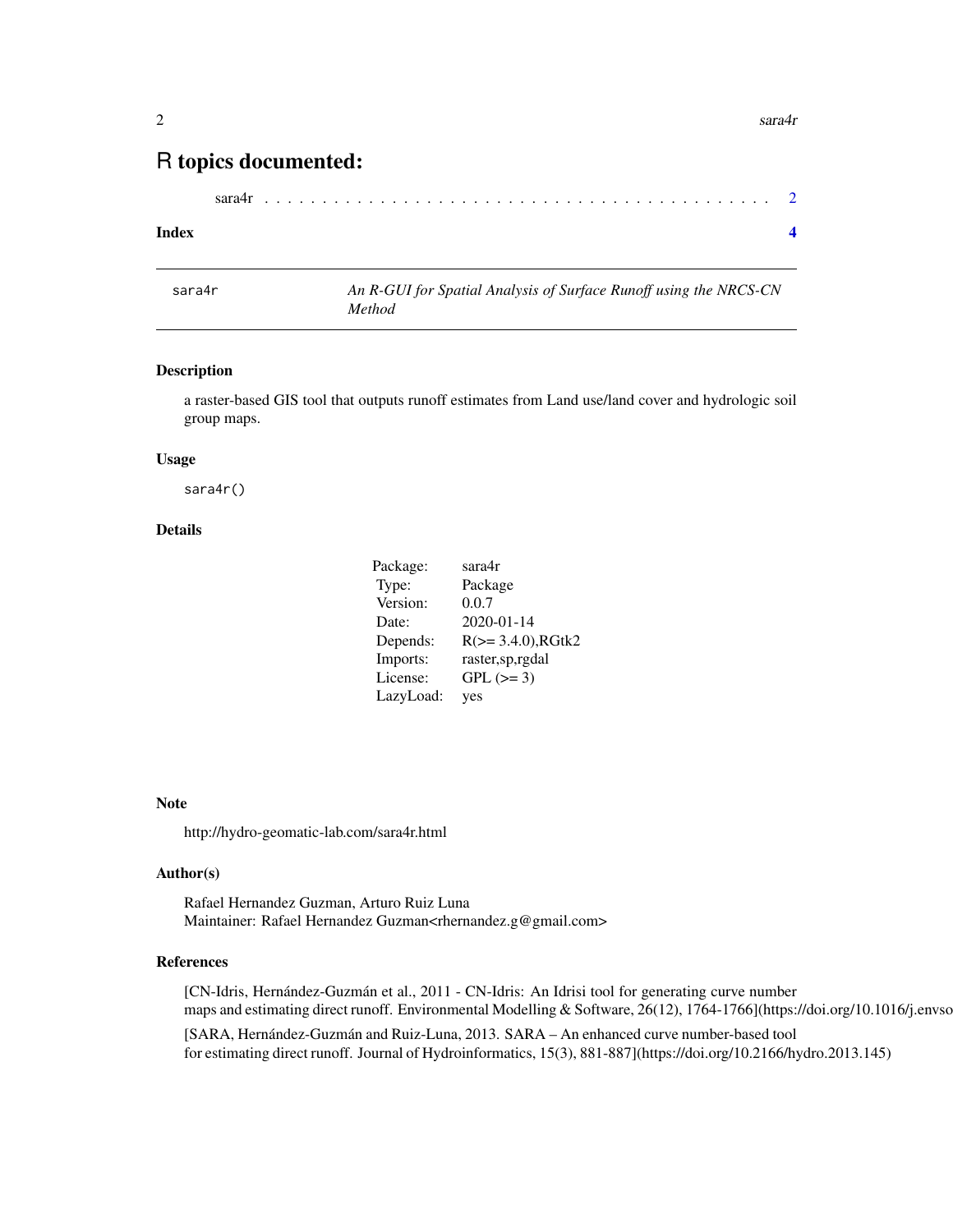$\ensuremath{\textit{sar}}\xspace\ensuremath{\textit{a}}\xspace\ensuremath{\textit{4r}}\xspace$ 

### **Examples**

 $sara4r()$